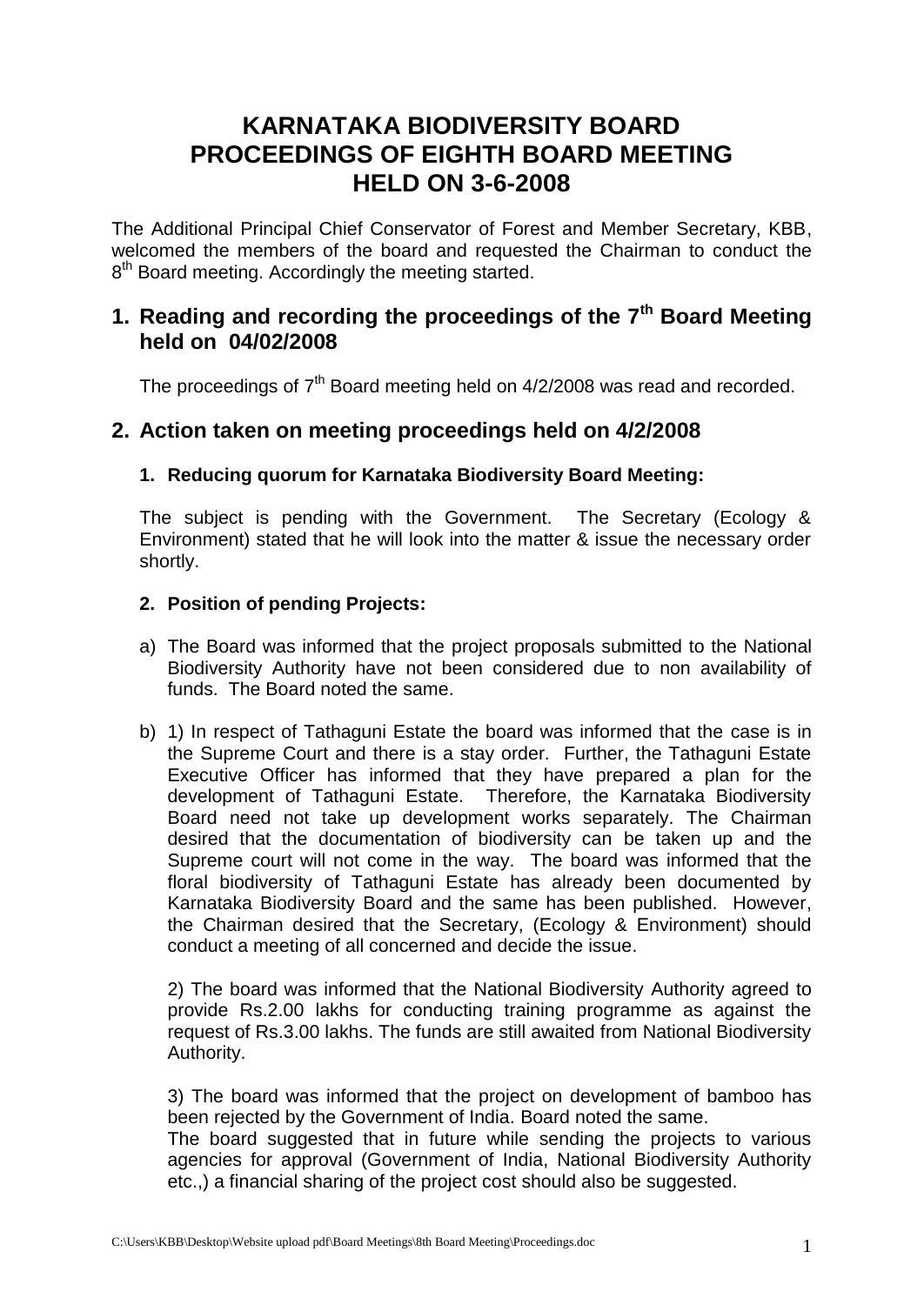# **3. Action against Sri. Gangadhar V. Maddikery:**

**1)** In this regard, the Board was informed that the Charge Sheet has been prepared and submitted to the Government for further action. The board noted the same.

#### **2) Repatriation of Dr Sathyanarayana Bhat, Executive Officer (ISM&H)**

The board was informed that Dr Sathyanarayana Bhat, Executive Officer (ISM&H) has completed 5 years in Karnataka Biodiversity Board on deputation. However, after transfer from Karnataka Biodiversity Board he has managed to return back to KBB again.

The Board was informed that Dr Sathyanarayana Bhat, Executive Officer (ISM&H) has not been doing the Government work assigned to him from time to time such as preparation of directory of Medicinal Plants based on their usage as suggested by Expert Committee of the board. The monitoring and regulating the harvest of bio-resources by the pharmaceutical companies. The pharmaceutical companies are not giving the details of the sources of harvest of bio-resources. They are simply stating that they are receiving from the suppliers and dealers. They are not disclosing the names of suppliers and dealers. This information is required as per the Biological Diversity Act. The harvest of bio-resources is going on in an uncontrolled way. Dr. Sathyanarana Bhat, Executive officer (ISM) has been instructed to take action to bring the situation under control and protect the valuable bio-resources and regulate their harvest so as to avoid the loss of revenue to the state and depletion of the resources.

This has been neglected by the Executive Officer (ISM). The board was informed that the Executive Officer has been attending the Workshops, Seminars and conducting Ayurved Melas only instead of attending to his assigned and legitimate duties.

In case, Dr. Sathyanaraya Bhat was not given permission then he attends Workshops, Seminars by applying leave. It is not known as to who bears the expenses. He has been going out of the states also without prior permission and accepting the courtesy of others by way of free air travel etc. which is against the conduct rules.

It was also informed that the Executive Officer has been recklessly traveling by Air and claiming exorbitant taxi charges even between the places connected by the public transport against the provisions of KCSR. There are lot of observations raised by AG Audit in this respect. Dr. Sathyanarayana Bhat, Executive Officer (SIM&H) has informed the Member Secretary that some one else has come in the way of his posting to Bellary. Therefore he has to return back to the same place in KBB. This has been clarified from the Director, ISM who informed that Dr. Sathyanarayana Bhat, Executive Officer (ISM&H) doesn't want to go to Bellary and so in violation of the Government order manage to continue in Bangalore.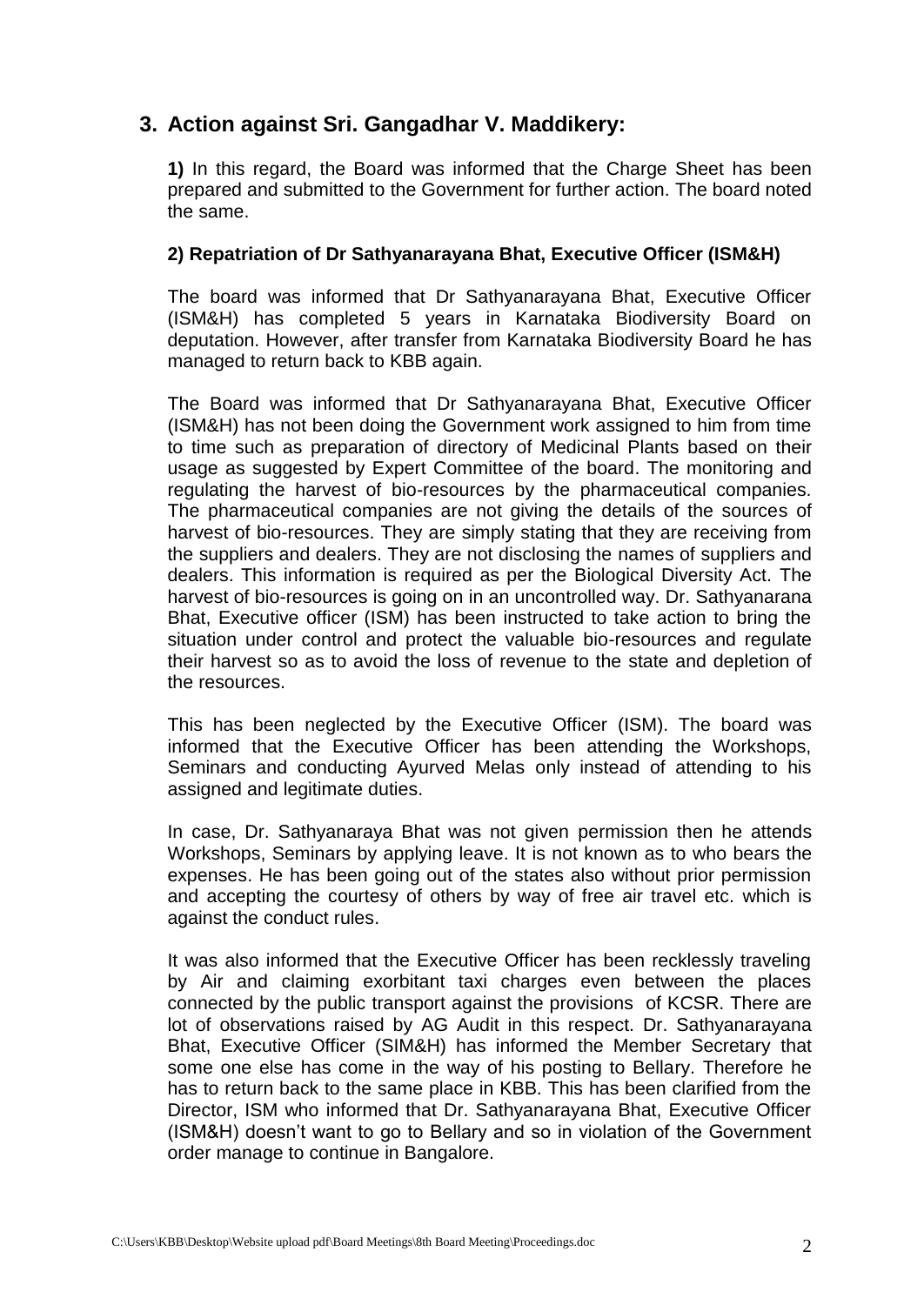In view of the above the board resolved to repatriate Dr. Sathyanarayana Bhat, Executive Officer (ISM&H) back to his department. The Member Secretary is asked to take further action and to relieve Dr. Sathyanarayana Bhat, Executive Officer from KBB and then ask for a replacement.

### **4. Declaration of Biodiversity Heritage Site:**

- 1. The board desired that the proposal to declare the Biodiversity Heritage Site should be expedited.
- 2. The release of Rs. 1.50 lakhs to University of Agriculture Science, Bangalore for conducting the Research on Nallur Tamarind Groves was noted.
- 3. The release of Rs. 42,000/- to the Conservator of Forest, Bangalore for providing protection to Nallur Tamarind Groves – Biodiversity Heritage Site was noted by the board. Further the subject of fencing was discussed and it was observed that Rs. 28.72 lakhs for chain link fencing is very high. Therefore board resolved to provide funds for barbed wire fencing with Rs. 4.00 lakhs in lieu of chain link fencing. Board desired that the in addition to barbed wire fencing the watcher should also be provided for effective protection.

### **3. Developmental works of Kuvempu Bio-park:**

The board was informed that the Conservator of Forests, Shimoga and Deputy Conservator of Forests, Shimoga have been asked to expedite the works and submit the completion report along with Utilization Certificate and the details of accounts for audit.

The board observed that the field officers are not submitting the progress report from time to time. In this respect the Principal Chief Conservator of Forest asked for a note from Member Secretary, Karnataka Biodiversity Board for instructing the concerned officers to comply.

### **4. Levy of Cess on Pharmaceutical Products:**

1) In respect of Levy of Cess on Pharmaceutical products the Secretary (Ecology and Environment) stated that he will look into the matter.

2) The board was informed that the Pharmaceutical companies are not furnishing the details such as sources, location, name of the dealers, suppliers etc., for the bio-resources they have receiving. They are just paying Rs.1,000/- and giving other details and want to get away with this. The uncontrolled harvest of Bioresources needs to be controlled. The option left is to file the cases in the court of law as per Biological Diversity Act. As discussed, proposal has been sent to the Government to declare the Executive officers as authorized officers for conducting the cases in the court of law for areas outside the forests. The Secretary (Ecology and Environment) stated that the orders will be issued shortly.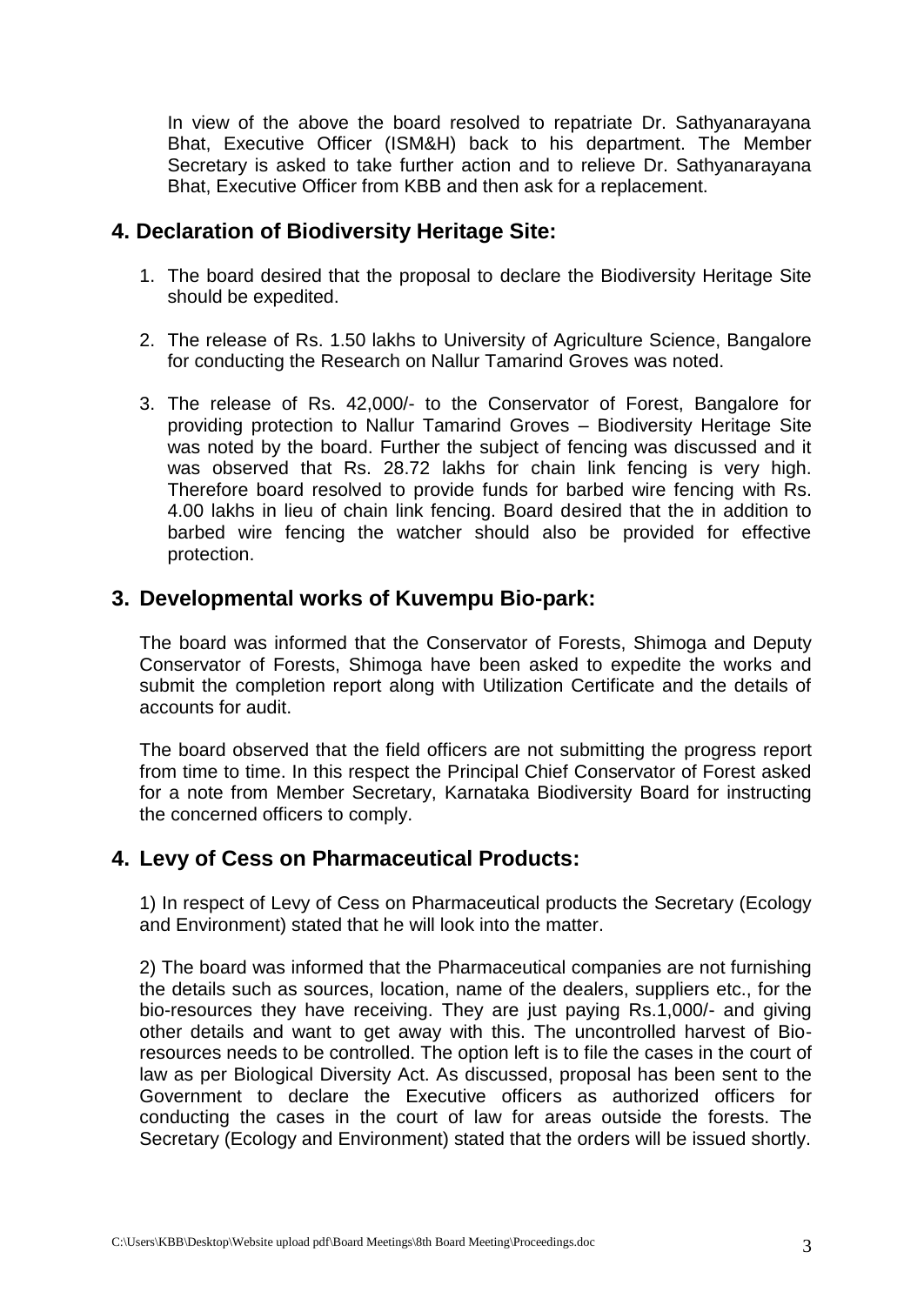As regards the forest areas the board decided that Principal Chief Conservator of Forest should be addressed in the matter. PCCF has agreed to issue necessary orders after receipt of the proposal from KBB.

# **5. Preparation of People's Biodiversity Registers (PBRs):**

The board was informed about the progress of People's Biodiversity Register works and the details of review meeting conducted by Secretary (Environment and Forests), Government of India at Ooty on  $28<sup>th</sup>$  &  $29<sup>th</sup>$  of April 2008 to review the working of Biological Diversity Act, National Biodiversity Authority and State Biodiversity Boards. The board was informed that the People's Biodiversity Registers are not required to be prepared for each Biodiversity Management Committee area as per the discussion in the review meeting. The Secretary (Environment and Forests), Government of India suggested to select representative Grampanchayts and prepare the Biodiversity Registers for such BMCs only. The PBRs should be integrated and district PBRs should be prepared accordingly. In view of the above around 200 PBRs may be required in Karnataka state. The board noted the same.

Further, Biodiversity Management Committees have to be formed by Zilla Panchayat at district level for negotiations and Intellectual Property Rights (IPR) protection in respect of Bio-resource of the districts. Action has been taken accordingly. Further the board allowed Rs. 2,000/- per district as miscellaneous expenses for conducting the district level Zilla Panchayat meeting and formation of BMCs at district level.

Further, in view of the difficulties faced by Deputy Conservators of Forests in documenting the Biodiversity due to multidisciplinary nature of work the board approved the proposal to involve NGOs in consultation with the Deputy Conservators of Forests.

In respect of the districts which have not been selected for preparation of People's Biodiversity Registers so far the board has approved the proposal to involve the following NGOs.

| <b>SI</b>      | Name of the      | <b>Name of the Agency</b>                                |  |  |  |
|----------------|------------------|----------------------------------------------------------|--|--|--|
| <b>No</b>      | <b>District</b>  |                                                          |  |  |  |
| 1              | <b>Bagalkote</b> | Bijapur Integrated Rural Development Society (BIRDS)     |  |  |  |
|                |                  | Hungund "Atmasakshi" HRD Training Centre, Near           |  |  |  |
|                |                  | Nagalinganagar, Hungund -587118                          |  |  |  |
| 2              | Belgaum          | <b>Bharat Janaseva Society,</b>                          |  |  |  |
|                |                  | At. Sp, Manihal, District Belagum                        |  |  |  |
| 3              | <b>Bijapur</b>   | Institute for Rural Development (IRD) Shahpet Galli Main |  |  |  |
|                |                  | Road, Bijapur - 586101.                                  |  |  |  |
| 4              | Chikkaballapur   | Pragathi Rural Development Society and Gerehalli,        |  |  |  |
|                |                  | Chickballapur                                            |  |  |  |
| 5              | Gulbarga         | Sanjeevini Education Society, Brahmapur Gulbarga         |  |  |  |
| 6              | Kolar            | Development, Association<br>Social<br>&<br>Rural         |  |  |  |
|                |                  | Saraswathipuram, Manchenahalli - 561211, Gowribidanur.   |  |  |  |
| $\overline{7}$ | Koppal           | Swamy Ramananda Thirtha Grameenabhiruddi<br>Sri.         |  |  |  |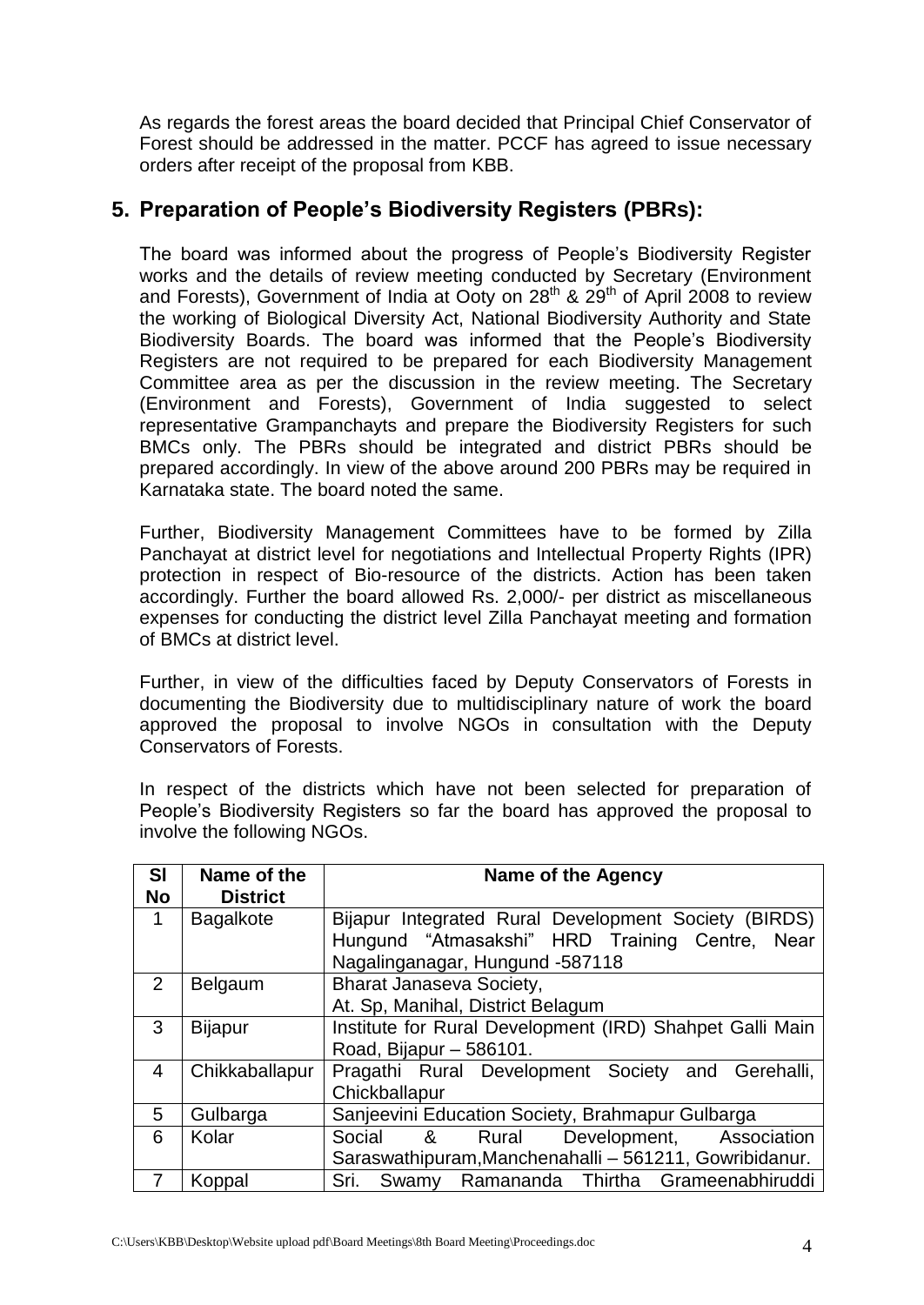|    |           | Sangha, Gangavati.                                         |  |  |
|----|-----------|------------------------------------------------------------|--|--|
| 8  | Ramanagar | Karnataka Unani Medical Association, Bangalore             |  |  |
| 9  | Raichur   | Samaparna Abhivruddi Samsthe, P.B.11, Gangavathi           |  |  |
|    |           | Road, Sindhanur - 584128.                                  |  |  |
| 10 | Belgaum   | Chetana Rural Development Trust ® Sri. Balaji Building     |  |  |
|    |           | H.N. 1, Ist Floor, APMC Road, Ist Cross, Neharu Nagar      |  |  |
|    |           | Manoli, Saudatti taluk, Belgaum District                   |  |  |
| 11 | Haveri    | Navodaya Educational And Environment                       |  |  |
|    |           | Development Service (NEEDS) M.A.building,<br><b>Behind</b> |  |  |
|    |           | Sangam Talkies, Ranebennur - 581115.                       |  |  |

### **6. 2007-2008 Action Plan.**

As no action is required the subject stands deleted.

### **7. Audited Accounts and Annual Reports for 2003-04, 2004-05 and 2005-06.**

1) The board was informed that the Audited Accounts and Annual Report for 2003-04, 2004-05 and 2005-06 along with audit certificate from Accountant General, Karnataka has been printed and same is being submitted to legislature. The board noted the same.

2) The board has considered the Annual report for the year 2006-07 and the replies to audit observations and authorized the Member Secretary to send the same to Accountant General for further action.

3) The suggestion of Accountant General to obtain Income Tax exemption certificate was noted and Member Secretary was ask to do the needful in consultation with the Chartered Accountant.

# **8: Appointment of Consultants for arranging Training:**

As no action is required the subject stands deleted.

### **9: Declaration of Biodiversity Heritage Site:**

a) Board was informed that the proposal has been received from the Conservator of Forests, Sirsi to declare certain areas as Biodiversity Heritage Site. The same have been sent to Principal Chief Conservator of Forests for opinion. After PCCF's opinion the proposal will be submitted to Government. The PCCF informed that he will look into it and do the needful at the earliest.

#### **b) Declaration of Netrani Island as a Biodiversity Heritage Site:**

The Board resolved to recommend to government to declare the Netrani Island as Biodiversity Heritage Site under the Biological Diversity Act. The Secretary (Ecology and Environment) suggested to submit the proposal along with the Revenue Records.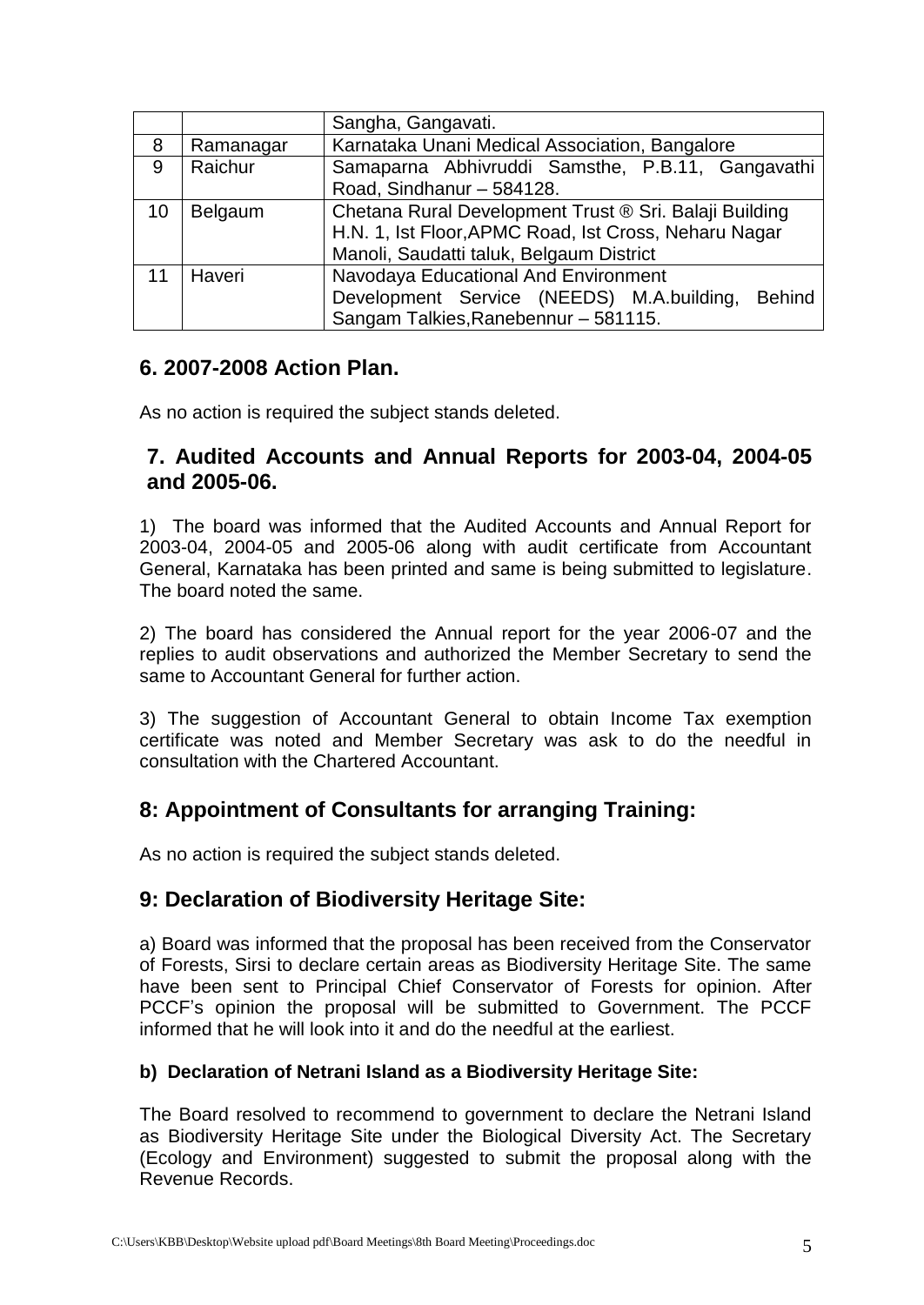# **10: Providing TA to the driver:**

As no action is required the subject stands deleted.

# **11: Providing Housing facilities to the Member Secretary KBB:**

The Member Secretary informed that the problem of his residential accommodation is still unsettled since one year. In this respect the Principal Chief Conservator of Forests in the meeting has agreed to provide accommodation to the Member Secretary. Therefore, the subject was not discussed further.

### **12: Documentation of Biodiversity in Forest areas:**

The board was informed that the documentation of Biodiversity other than trees, animals with in the forest areas and inventorisation of herbs, shrubs, NWFPs has been sent to the Principal Chief Conservator of Forest. The PCCF agreed that this has to be done. This will be incorporated during working plan preparation / review.

# **13: Providing financial assistance to Mangalore University for conducting workshop on Biodiversity.**

The Assistance provided to Mangalore University has been noted by the Board.

### **14: Providing suitable staff to Karnataka Biodiversity Board:**

1) The Principal Chief Conservator of Forests has agreed to provide one Assistant Conservator of Forests in place of Administrative Officer and one First Division Assistant in place of Data Entry Operator on deputation basis to Karnataka Biodiversity Board. The board suggested to provide FDA who knows the account work also.

The Secretary (Environment & Ecology) informed that earlier Government order in respect of providing supporting staff needed amendments to make provision to provide staff on deputation basis. The Secretary informed that the order is being issued.

The board was informed that due to incapability of the Accounts Supervisor from Man Power agency every year the account has been long delayed, which as attracted adverse comments from AG. In view of this the board suggested to get one Account Superintendent from State Accounts Department then Account Supervisor from Manpower agency will not be required. The Secretary (Ecology & Environment) informed that the State Accounts Department has been addressed in the matter.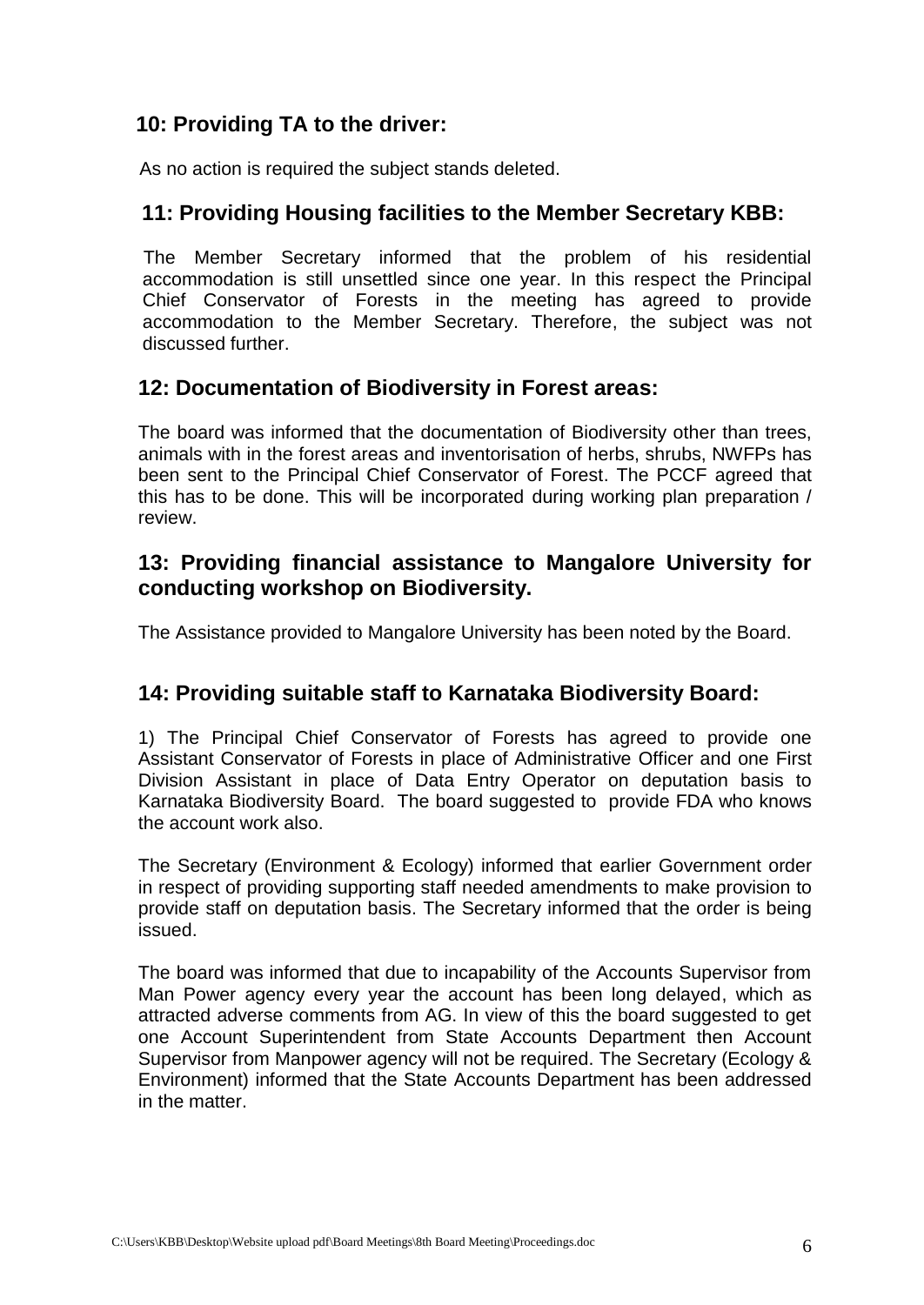#### **2) Engaging the services of Chartered Accountant to finalize the account:**

The board approved the suggestion to hire the services of a Chartered Accountant to avoid the delays in preparation of Accounts and submission of the same to Accountant General and to furnish proper reply to audit observations which is hampered presently because of the inefficiency and incapability of Accounts Supervisor.

The board was informed that accounts for 2003-04, 2004-05 and 2005-06 was prepared and submitted to Accountant General in 2007. The account for 2006-07 has been submitted to Accountant General in 2008. In order to avoid delays in future the board has approved the lowest quotation of Rs. 24,000/- given by Sri. Umpathi Desai and Company, Chartered Accountant, Bangalore to assist in all account matters.

Further the board desired that the internal audit should also be included in the terms of reference. Accordingly the following works should be entrusted to the Chartered accountant.

- 1. Finalization of Annual Account
- 2. Receipt and Payment Accounts
- 3. Income and Expenditure statement
- 4. Balance Sheet (Including schedules)
- 5. Filing of returns, Income Tax and TDS.
- 6. Reply to audit observations.
- 7. Internal audit from time to time.

### **15: Budget provision for 2008-09:**

The budget provision for 2008-09 has been noted.

### **16: Any other subjects with the permission of the chair**

#### **1) Publication of News letter from Karnataka Biodiversity Board:**

The board was informed that the action is being taken in this respect.

#### **2) Publishing the proceedings of National Seminar.**

The board suggested not to spend money in publication of proceedings of the National Seminar after lapse of 2 years. The papers received should be put on the website.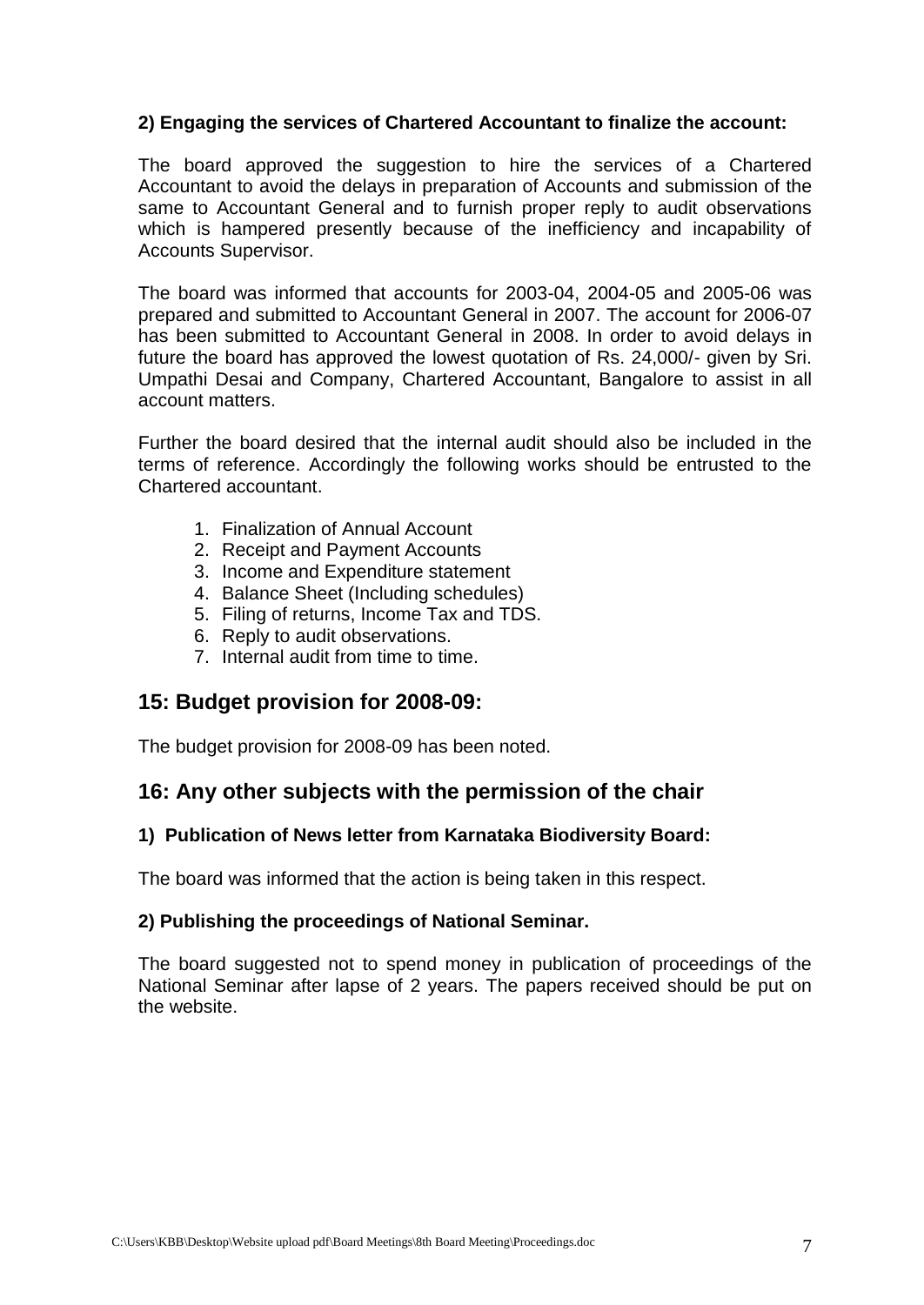# **New subject**

# **1. Outsourcing of Biodiversity Documentation works:**

The board after deliberation approved the proposal for outsourcing following Biodiversity documentation works.

1. Availability, distribution of Medicinal Plants, aromatic plants and their Utilization pattern by Pharmaceutical companies, cosmetic industries.

2. Preparation of district-wise directory on Traditional local knowledge relating to bio-resources including Medical practices.

3. Documentation of district-wise Horticulture biodiversity of Karnataka.

4. Documentation of district-wise Fresh water fish biodiversity of Karnataka.

The Principal Chief Conservator of Forests suggested that in view of the Karnataka Transparency Act we should go for tender. The Secretary (Ecology and Environment) suggested to call for expression of interest to shortlist the agencies for regular bid.

### **2. Allowing pre paid Auto rickshaw charges on tour:**

The board after discussion suggestion to adopt the Auto and Taxi rates as approved by the Transport Commissioner from time to time. The taxi journey shall be strictly in accordance with the KCSR. The taxi journey is not allowed for the places connected by public transport.

### **3. Action Plan for 2008-09:**

The action plan for 2008-09 was noted by the Board.

### **4. Release of People's Biodiversity Registers and other Reports of Karnataka Biodiversity Board**:

1) Board was informed that a programme was conducted on 25/4/2008. The People's Biodiversity Registers in respect of 4 districts comprising 8 Gramapancahyats were released. In addition, KUIDFC Biodiversity documentation report, Netrani Island Biodiversity Survey Report and Karnataka Coastal Biodiversity Information System (KCBIS) was also released.

A brief presentation was given on KCBIS and Coastal Biodiversity. The delegates from 15 districts comprising NGOs, BMC members, head of local bodies, University Professors and students, Government Servants, Media and TV representatives also participated. Prof. Madhava Gadgil was the special guest who came all the way from Pune and delivered key note address on Biodiversity and PBR. Prof. Madhava Gadagil did not accept the Air fare so in consultation with the Secretary (Environment and Ecology) he was paid Rs.3,000/- as a special honorarium. The Board appreciated the programme and approved the payment of Rs. 3,000/-. The board suggested that more such programmes should be organized depending upon the availability of budget to give publicity for Biodiversity protection.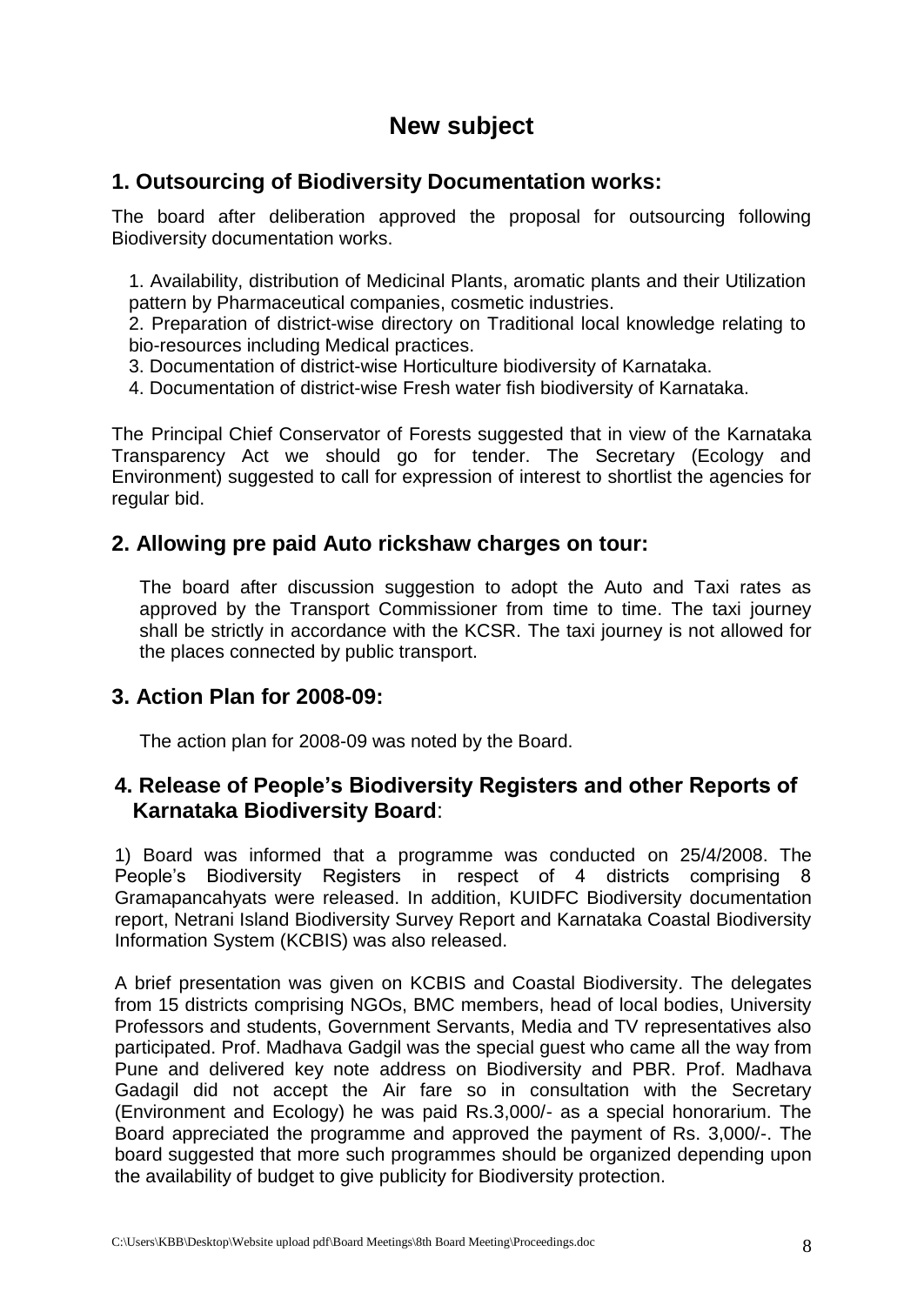# **5. Documentation of Coastal Biodiversity:**

The Board discussed in detail the non furnishing of the Utilization Certificate and statement of Accounts by CMFRI, ISRO and EMPRI. Board was informed that KUIDFC accounts have to be audited by ADB for that KUIDFC is insisting for submission of the above. As a result the KUIDFC has not released the balance amount. All the reports have been received and published, KCBIS has been installed. The board after discussion decided that the implementing agencies must submit the details of expenditure as asked by the KUIDFC. The Secretary (Ecology & Environment) suggested that he will discuss the matters with the concerned agencies to resolve the issue.

The EMPRI has expressed inability to complete People's Biodiversity Registers for want of funds. Karnataka Biodiversity Board has released the remaining fund Rs.2,33,500/-out of Karnataka Biodiversity Board regular budget. In order to complete the incomplete work of People's Biodiversity Register. The Board approved the same.

Board further noted that EMPRI has charged Institutional charges before completion of the works which is improper. The Institutional Charges are some percentage of actual works done. Therefore, the institutional charges can be claimed only after completion of the works. The EMPRI has adjusted Rs.10.30 lakhs as against eligible amount of Rs. 5.212 lakhs. The same has been objected by Accountant General. The board desired that the additional Institutional charges adjusted by EMPRI needs to be recovered from them.

# **6. Conducting of Workshop**

The board has agreed to the proposal to conduct the following workshops/Seminars during the year depending upon the availability of funds.

- 1. Availability , harvesting and utilization trend in NWFP,
- 2. Local Traditional Knowledge and medical practices.
- 3. Heritage sites and their management.

# **7. Providing Vehicle facilities for attending the office and going back to home.**

The board discussed the matter and was of the opinion that minimum facility should be provided to the officers. Board was informed that as per the communication received from the office of the Secretary (Ecology & Environment) the pool vehicle cannot be provided to some category of officers to come to office and go back to homes. The board after detailed discussion allowed the facility of pool vehicle to the Executive Officers to come to office and go to their homes. The Member Secretary informed the board that previously the officers were using the vehicles but were not doing any Government work. They were taking the vehicle and going away and passing the time in different offices. The board noted the same seriously and instructed to provide the pool vehicle facilities within Bangalore and instruct the officers to do the works sincerely.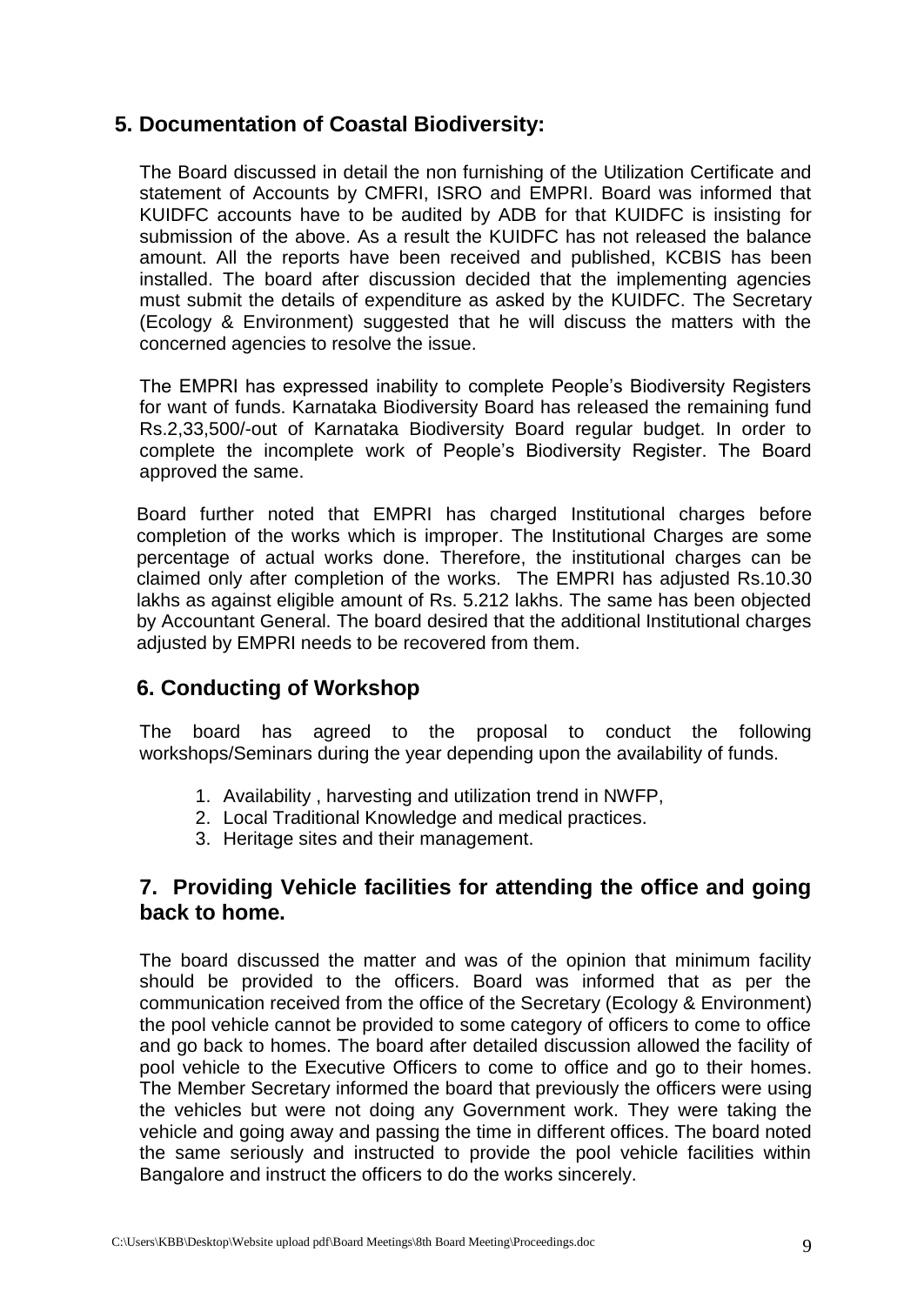# **8. Purchase of equipments for Karnataka Biodiversity Board:**

The purchase of LCD projector, Digital Camera and overhead projector was noted by the board. In order to further strengthen and improve the working the board approved the proposal to purchase one Laptop for use by Member Secretary.

As regards to the purchase of Manual typewriter the board was of the opinion that the manual typewriters are not allowed in Government Offices. Therefore to meet the problems of frequent power failures and to get the important works done. Karnataka Biodiversity Board can purchase higher end UPS (3 hours).

# **9. Revision of salary of staff from Manpower Agency:**

On the revision of the salary the board was of the opinion that the present salary of the staff does not require any revision at this stage.

Further the board was informed that due to inability and incapability of Accounts Supervisor the accounts was getting delayed as usual. So in order to get the accounts expedited this year and submit the same in time, the services of one Executive Assistant knowing the Accounts work has been taken through Man power agency. He is being paid Rs. 9000/- per month as against the request of, Rs. 10,000/-. The board suggested to give Rs. 9,500/-. Further the board stated that since the services of Chartered Accountant will be availed in Accounts matter and one Executive Assistant is already there for accounts. So after posting of one Account superintendent form State Accounts Department the present Accounts Supervisor should be relieved.

# **10. Content updation of Karnataka Biodiversity Board Website**

The board was of the opinion that the amount Rs.35,000/- quoted by M/s. Lousungen Inc, R.T.Nagar Bangalore for updation of website is very high. Karnataka Biodiversity Board should negotiate for lower prices and consult NIC in this respect.

# **11. Proposal to charge Biodiversity Fee:**

The board suggested to defer the subject.

# **12 Internal Control Mechanisms:**

The Board suggested to include the Internal audit also in the terms of reference while engaging the services of Chartered Accountant.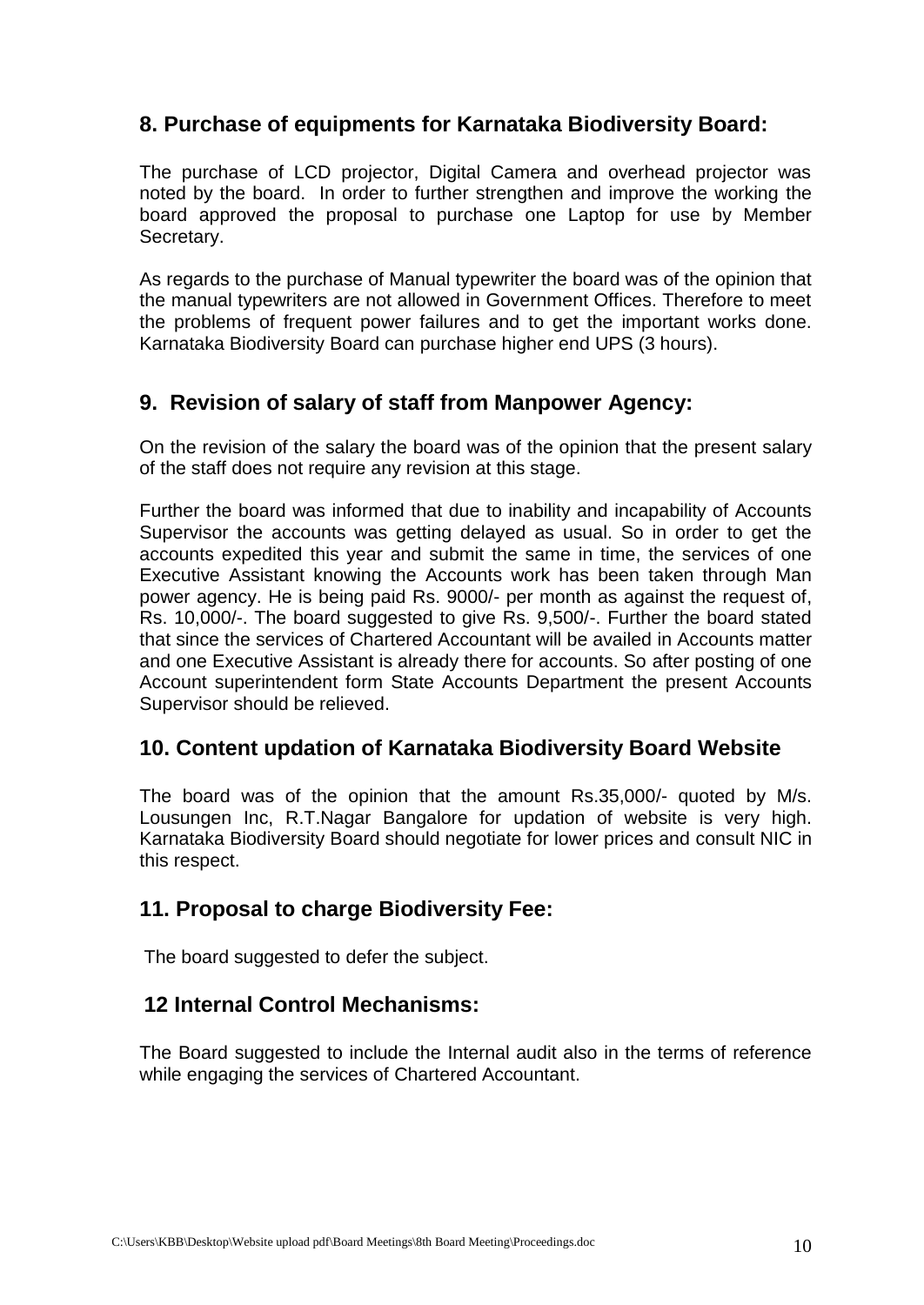# **13. Accounts for the year 2007-2008.**

The Board discussed and resolved to approve the account for 2007-08 subject to audit and authorized the Member Secretary to submit the same to Accountant General for further action.

# **14. Significant Accounting Policy**

After a short discussion the Board approved the significant accounting policy which was prepared in consultation with Chartered Accountant.

# **15. Inspection Report of Accountant General, Karnataka for the year 2006-07**

The board perused the observation raised by audit and reply prepared by Karnataka Biodiversity Board and authorized the Member Secretary to submit to the same to Accountant General for further action. Further the board desired that the irregular and excess amount claimed and paid should be recovered from the concerned.

# **16.Institution of Cash prize, appreciation Certificate for distinguished services for the conservation of Biodiversity, Documentation of Traditional Knowledge, Preparation of People's Biodiversity Registers (PBRs) and creating awareness on Biodiversity conservation for public, students and stakeholders of Biodiversity.**

The board after discussion approved the proposal for giving Award which consists of cash prize and appreciation certificate for distinguished services in respect of documentation and conservation of Biodiversity and Traditional knowledge, Preparation of People's Biodiversity Registers and creating awareness on Biodiversity conservation and development. The award will be in terms of cash price of Rs.10,000/- and appreciation certificate in respect of the following categories.

- 1. Educational Institutions
- 2. Government organizations / Local Bodies / Corporation board etc.
- 3. Non Government organization.
- 4. Individual.

One award will be given in each category. For selection of the awardees the board approved the constitution of selection Committee as below.

| 1. Chairman, Karnataka Biodiversity Board Chairman |  |
|----------------------------------------------------|--|
|                                                    |  |

- 3. Member Secretary, Karnataka Biodiversity Board ……...Member
- 4. Secretary (Ecology and Environment)…………………….Member
- 
- 5. One Professor from the University…………………………Member